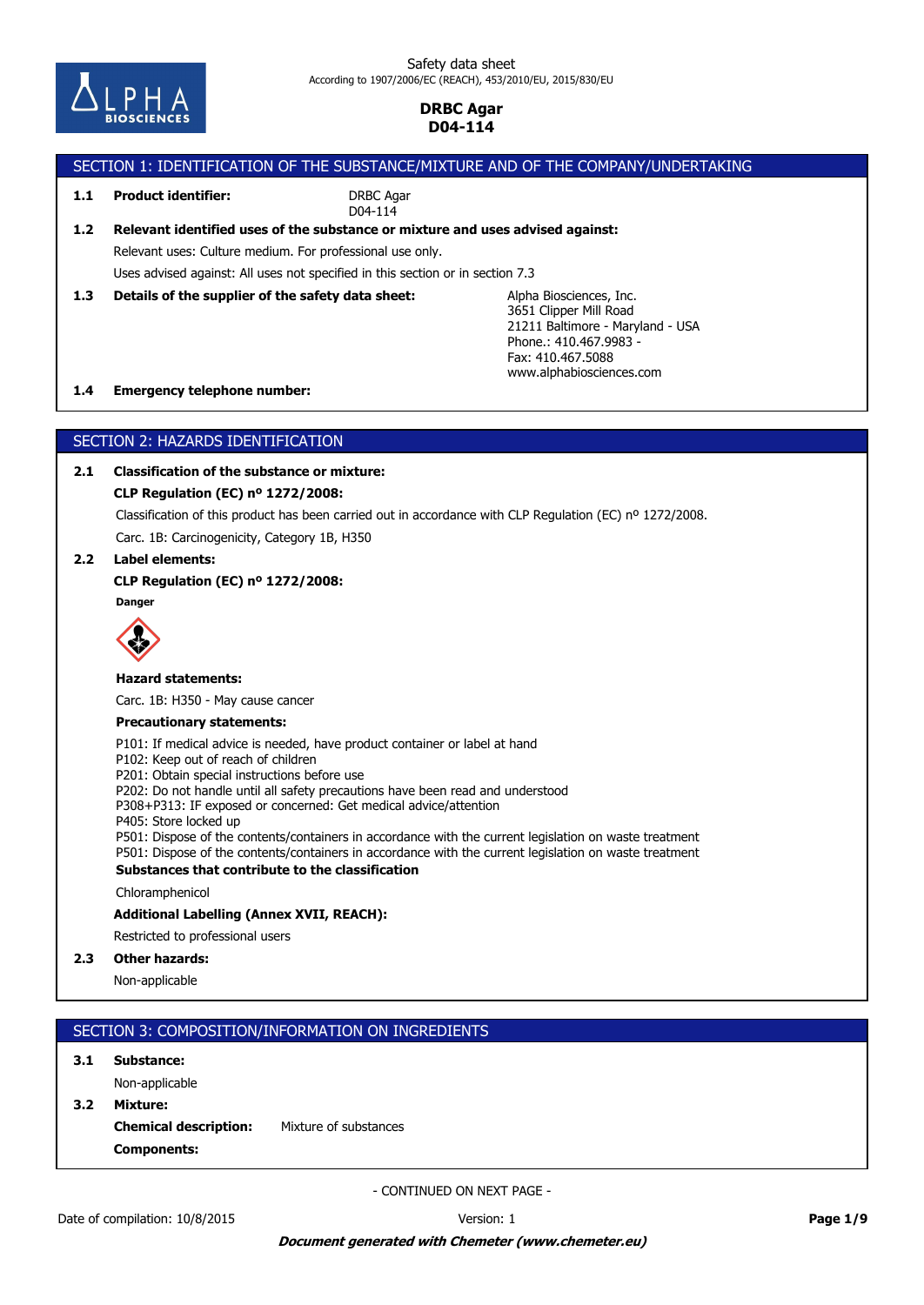

# SECTION 3: COMPOSITION/INFORMATION ON INGREDIENTS (continue)

#### In accordance with Annex II of Regulation (EC) nº1907/2006 (point 3), the product contains:

| <b>Identification</b>                                              | Chemical name/Classification |                                                                                                 |                 | <b>Concentration</b> |
|--------------------------------------------------------------------|------------------------------|-------------------------------------------------------------------------------------------------|-----------------|----------------------|
| CAS:<br>56-75-7                                                    | <b>Chloramphenicol</b>       |                                                                                                 | Self-classified |                      |
| EC:<br>200-287-4<br>Index: Non-applicable<br>REACH: Non-applicable | <b>Regulation 1272/2008</b>  | Carc. 1B: H350 - Danger                                                                         | ◈               | $0,25 - 1\%$         |
|                                                                    |                              | To obtain more information on the risk of the substances consult sections 8, 11, 12, 15 and 16. |                 |                      |

### SECTION 4: FIRST AID MEASURES

#### **4.1 Description of first aid measures:**

The symptoms resulting from intoxication can appear after exposure, therefore, in case of doubt, seek medical attention for direct exposure to the chemical product or persistent discomfort, showing the SDS of this product.

#### **By inhalation:**

This product does not contain substances classified as dangerous for inhalation, however, in case of symptoms of intoxication remove the person affected from the exposure area and provide with fresh air. Seek medical attention if the symptoms get worse or persist.

#### **By skin contact:**

In case of contact it is recommended to clean the affected area thoroughly with water and neutral soap. In case of modifications on the skin (stinging, redness, rashes, blisters,…), seek medical advice with this Security Data Sheet

#### **By eye contact:**

This product does not contain substances classified as dangerous for eye contact. Rinse eyes thoroughly for at least 15 minutes with lukewarm water, ensuring that the person affected does not rub or close their eyes.

#### **By ingestion/aspiration:**

In case of consumption, seek immediate medical assistance showing the SDS of this product.

### **4.2 Most important symptoms and effects, both acute and delayed:**

Acute and delayed effects are indicated in sections 2 and 11.

#### **4.3 Indication of any immediate medical attention and special treatment needed:**

Non-applicable

### SECTION 5: FIREFIGHTING MEASURES

#### **5.1 Extinguishing media:**

Product is non-flammable under normal conditions of storage, manipulation and use. In the case of inflammation as a result of improper manipulation, storage or use preferably use polyvalent powder extinguishers (ABC powder), in accordance with the Regulation on fire protection systems. IT IS NOT RECOMMENDED to use tap water as an extinguishing agent.

#### **5.2 Special hazards arising from the substance or mixture:**

As a result of combustion or thermal decomposition reactive sub-products are created that can become highly toxic and, consequently, can present a serious health risk.

#### **5.3 Advice for firefighters:**

Depending on the magnitude of the fire it may be necessary to use full protective clothing and individual respiratory equipment. Minimum emergency facilities and equipment should be available (fire blankets, portable first aid kit,...) in accordance with Directive 89/654/EC.

#### **Additional provisions:**

Act in accordance with the Internal Emergency Plan and the Information Sheets on actions to take after an accident or other emergencies. Destroy any source of ignition. In case of fire, refrigerate the storage containers and tanks for products susceptible to inflammation, explosion or BLEVE as a result of high temperatures. Avoid spillage of the products used to extinguish the fire into an aqueous medium.

# SECTION 6: ACCIDENTAL RELEASE MEASURES

## **6.1 Personal precautions, protective equipment and emergency procedures:**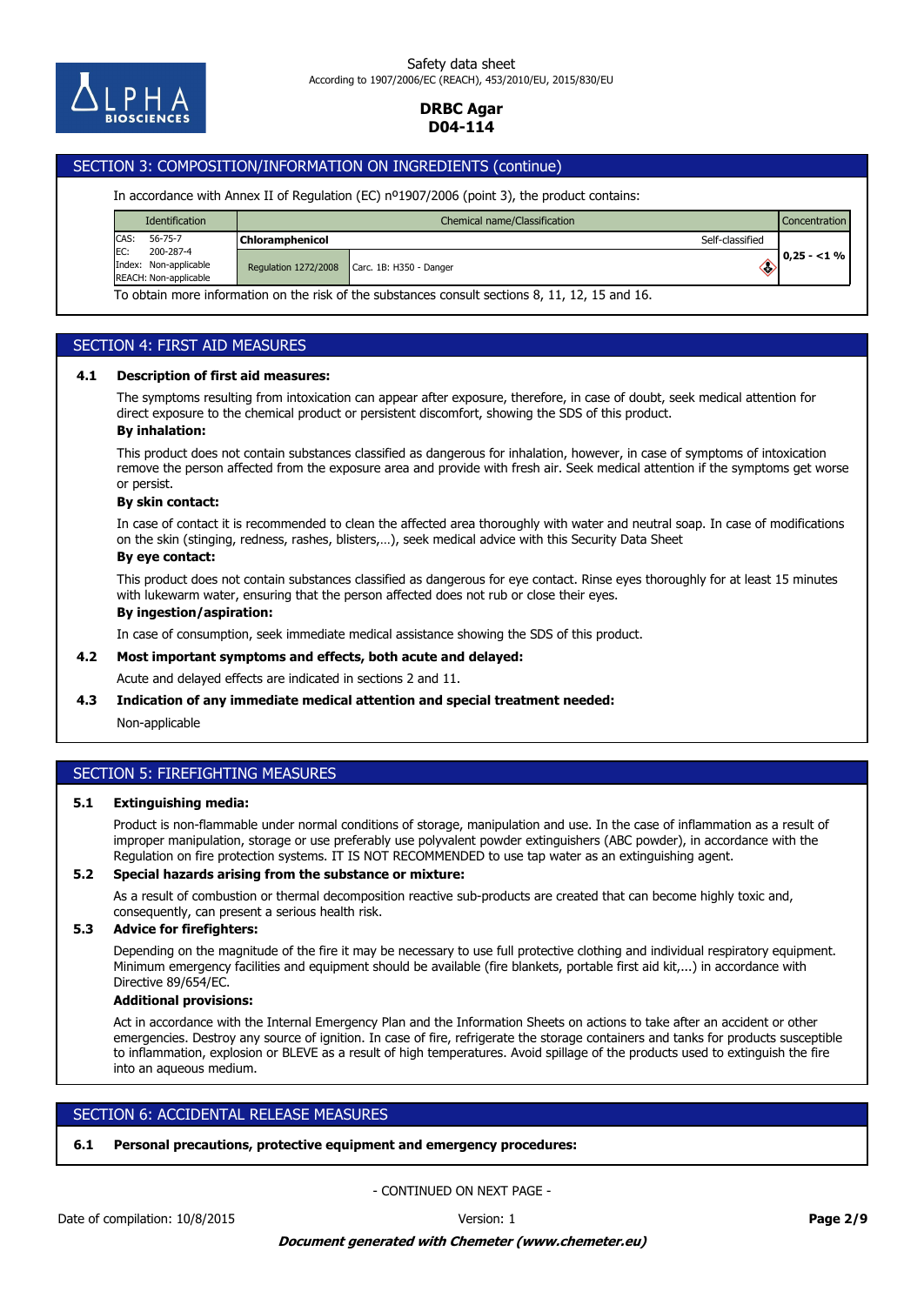

# SECTION 6: ACCIDENTAL RELEASE MEASURES (continue)

Sweep up and shovel product or other means and place in container for reuse (preferred) or disposal

### **6.2 Environmental precautions:**

This product is not classified as dangerous to the environment. Keep product away from drains, surface and underground water.

# **6.3 Methods and material for containment and cleaning up:**

It is recommended:

Sweep up and shovel product or other means and place in container for reuse (preferred) or disposal

### **6.4 Reference to other sections:**

See sections 8 and 13.

# SECTION 7: HANDLING AND STORAGE

### **7.1 Precautions for safe handling:**

A.- Precautions for safe manipulation

Comply with the current legislation concerning the prevention of industrial risks. Keep containers hermetically sealed. Control spills and residues, destroying them with safe methods (section 6). Avoid leakages from the container. Maintain order and cleanliness where dangerous products are used.

B.- Technical recommendations for the prevention of fires and explosions

Due to its non-flammable nature, the product does not present a fire risk under normal conditions of storage, manipulation and use.

C.- Technical recommendations to prevent ergonomic and toxicological risks

Do not eat or drink during the process, washing hands afterwards with suitable cleaning products.

D.- Technical recommendations to prevent environmental risks

It is recommended to have absorbent material available at close proximity to the product (See subsection 6.3)

#### **7.2 Conditions for safe storage, including any incompatibilities:**

A.- Technical measures for storage

Maximum time: 48 Months Maximun Temp.: 25 °C Minimum Temp.: 2 °C

B.- General conditions for storage

Avoid sources of heat, radiation, static electricity and contact with food. For additional information see subsection 10.5

#### **7.3 Specific end use(s):**

Except for the instructions already specified it is not necessary to provide any special recommendation regarding the uses of this product.

### SECTION 8: EXPOSURE CONTROLS/PERSONAL PROTECTION

#### **8.1 Control parameters:**

Substances whose occupational exposure limits have to be monitored in the work environment

Nuisance dust: Inhalable dust 10 mg/m3 // Respirable dust 4 mg/m3

### **8.2 Exposure controls:**

A.- General security and hygiene measures in the work place

As a preventative measure it is recommended to use basic Personal Protection Equipment, with the corresponding <<CE marking>> in accordance with Directive 89/686/EC. For more information on Personal Protection Equipment (storage, use, cleaning, maintenance, class of protection,…) consult the information leaflet provided by the manufacturer. For more information see subsection 7.1.

All information contained herein is a recommendation which needs some specification from the labour risk prevention services as it is not known whether the company has additional measures at its disposal.

B.- Respiratory protection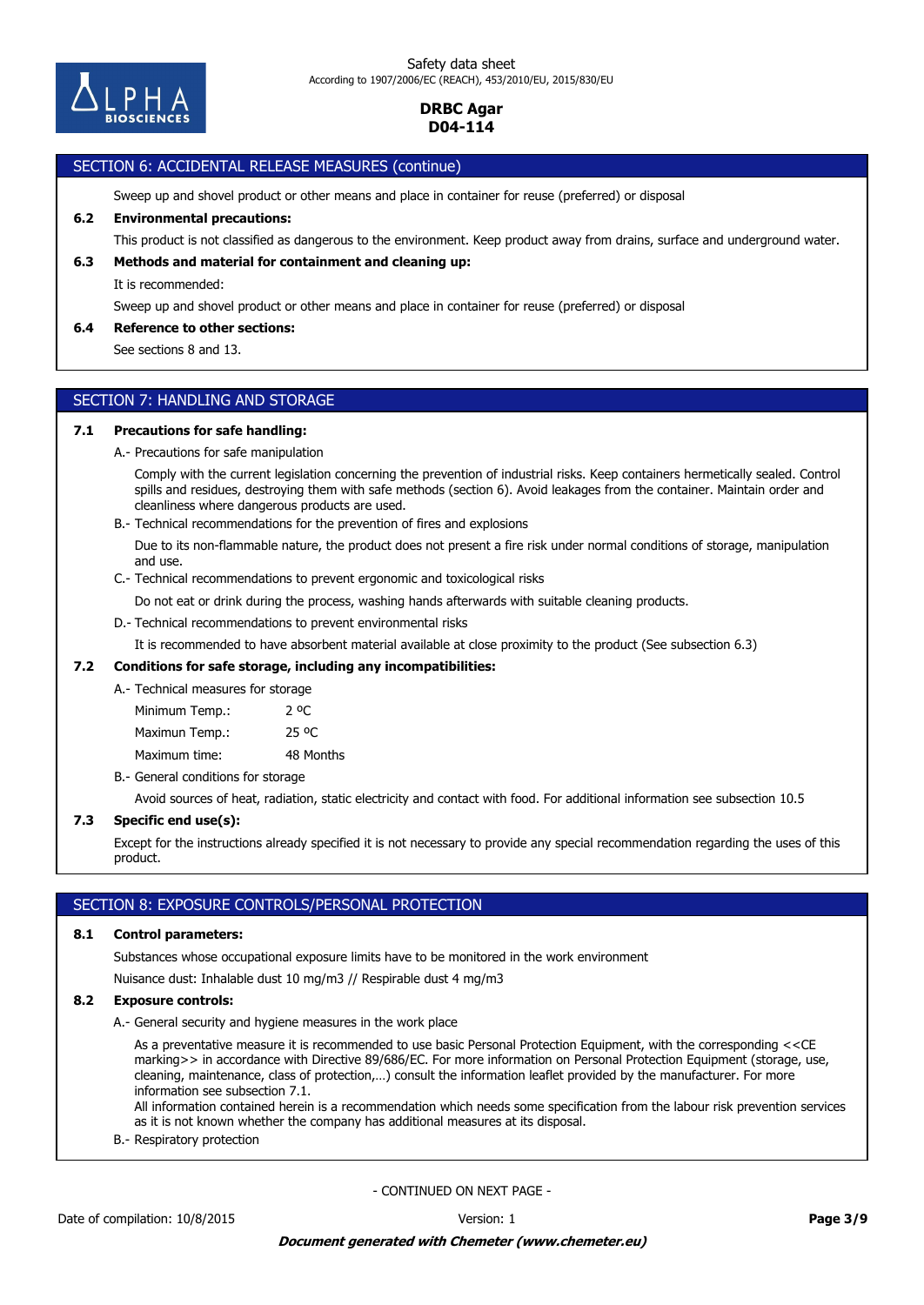

### Safety data sheet According to 1907/2006/EC (REACH), 453/2010/EU, 2015/830/EU

### **DRBC Agar D04-114**

|     | SECTION 8: EXPOSURE CONTROLS/PERSONAL PROTECTION (continue)                                                                                                                                                                                                               |                                           |                                                            |                                                                                                             |                                                                                                                                 |                        |                                                                                                                                |                                                                                                |                                                                                                                                                                                                                |  |
|-----|---------------------------------------------------------------------------------------------------------------------------------------------------------------------------------------------------------------------------------------------------------------------------|-------------------------------------------|------------------------------------------------------------|-------------------------------------------------------------------------------------------------------------|---------------------------------------------------------------------------------------------------------------------------------|------------------------|--------------------------------------------------------------------------------------------------------------------------------|------------------------------------------------------------------------------------------------|----------------------------------------------------------------------------------------------------------------------------------------------------------------------------------------------------------------|--|
|     |                                                                                                                                                                                                                                                                           | Pictogram                                 |                                                            | <b>PPE</b>                                                                                                  | Labelling                                                                                                                       |                        | <b>CEN Standard</b>                                                                                                            |                                                                                                | Remarks                                                                                                                                                                                                        |  |
|     | Mandatory<br>respiratory tract<br>protection                                                                                                                                                                                                                              |                                           |                                                            | Filter mask for gases and<br>vapours                                                                        |                                                                                                                                 |                        | EN 405:2001+A1:2009                                                                                                            |                                                                                                | Replace when there is a taste or smell of the<br>contaminant inside the face mask. If the<br>contaminant comes with warnings it is<br>recommended to use isolation equipment.                                  |  |
|     |                                                                                                                                                                                                                                                                           | C.- Specific protection for the hands     |                                                            |                                                                                                             |                                                                                                                                 |                        |                                                                                                                                |                                                                                                |                                                                                                                                                                                                                |  |
|     |                                                                                                                                                                                                                                                                           | Pictogram                                 |                                                            | <b>PPE</b>                                                                                                  | Labelling                                                                                                                       |                        | <b>CEN Standard</b>                                                                                                            |                                                                                                | <b>Remarks</b>                                                                                                                                                                                                 |  |
|     |                                                                                                                                                                                                                                                                           | Mandatory hand<br>protection              |                                                            | NON-disposable chemical<br>protective gloves                                                                |                                                                                                                                 |                        | EN 374-1:2003<br>EN 374-3:2003/AC:2006<br>EN 420:2003+A1:2009                                                                  |                                                                                                | The Breakthrough Time indicated by the<br>manufacturer must exceed the period during which<br>the product is being used. Do not use protective<br>creams after the product has come into contact<br>with skin. |  |
|     |                                                                                                                                                                                                                                                                           | D.- Ocular and facial protection          |                                                            |                                                                                                             |                                                                                                                                 |                        |                                                                                                                                |                                                                                                |                                                                                                                                                                                                                |  |
|     |                                                                                                                                                                                                                                                                           | Pictogram                                 |                                                            | PPE                                                                                                         | Labelling                                                                                                                       |                        | <b>CEN Standard</b>                                                                                                            |                                                                                                | <b>Remarks</b>                                                                                                                                                                                                 |  |
|     |                                                                                                                                                                                                                                                                           | Face mask<br>Mandatory face<br>protection |                                                            | EN 166:2001<br>EN 167:2001<br>EN 168:2001<br>EN 172:1994/A1:2000<br>EN 172:1994/A2:2001<br>EN ISO 4007:2012 | Clean daily and disinfect periodically according to<br>the manufacturer's instructions. Use if there is a<br>risk of splashing. |                        |                                                                                                                                |                                                                                                |                                                                                                                                                                                                                |  |
|     |                                                                                                                                                                                                                                                                           | E.- Bodily protection                     |                                                            |                                                                                                             |                                                                                                                                 |                        |                                                                                                                                |                                                                                                |                                                                                                                                                                                                                |  |
|     |                                                                                                                                                                                                                                                                           | Pictogram                                 |                                                            | PPE                                                                                                         | Labelling                                                                                                                       |                        | <b>CEN Standard</b>                                                                                                            |                                                                                                | <b>Remarks</b>                                                                                                                                                                                                 |  |
|     |                                                                                                                                                                                                                                                                           | Mandatory complete<br>body protection     |                                                            | Disposable clothing for<br>protection against chemical<br>risks                                             | <b>CAT III</b>                                                                                                                  |                        | EN 13034:2005+A1:2009<br>EN 168:2001<br>EN ISO 13982-<br>1:2004/A1:2010<br>EN ISO 6529:2001<br>EN ISO 6530:2005<br>EN 464:1994 | For professional use only. Clean periodically<br>according to the manufacturer's instructions. |                                                                                                                                                                                                                |  |
|     |                                                                                                                                                                                                                                                                           | Mandatory foot<br>protection              | Safety footwear for<br>protection against chemical<br>risk |                                                                                                             |                                                                                                                                 |                        | EN ISO 20345:2011<br>EN 13832-1:2006<br>EN ISO 20344:2011                                                                      |                                                                                                | Replace boots at any sign of deterioration.                                                                                                                                                                    |  |
|     |                                                                                                                                                                                                                                                                           | F.- Additional emergency measures         |                                                            |                                                                                                             |                                                                                                                                 |                        |                                                                                                                                |                                                                                                |                                                                                                                                                                                                                |  |
|     |                                                                                                                                                                                                                                                                           | <b>Emergency measure</b>                  |                                                            | <b>Standards</b>                                                                                            |                                                                                                                                 |                        | <b>Emergency measure</b>                                                                                                       |                                                                                                | <b>Standards</b>                                                                                                                                                                                               |  |
|     | Emergency shower                                                                                                                                                                                                                                                          |                                           | ANSI Z358-1<br>ISO 3864-1:2002                             |                                                                                                             |                                                                                                                                 | க+<br>Eyewash stations |                                                                                                                                | DIN 12 899<br>ISO 3864-1:2002                                                                  |                                                                                                                                                                                                                |  |
|     | <b>Environmental exposure controls:</b><br>In accordance with the community legislation for the protection of the environment it is recommended to avoid environmental<br>spillage of both the product and its container. For additional information see subsection 7.1.D |                                           |                                                            |                                                                                                             |                                                                                                                                 |                        |                                                                                                                                |                                                                                                |                                                                                                                                                                                                                |  |
|     | SECTION 9: PHYSICAL AND CHEMICAL PROPERTIES                                                                                                                                                                                                                               |                                           |                                                            |                                                                                                             |                                                                                                                                 |                        |                                                                                                                                |                                                                                                |                                                                                                                                                                                                                |  |
|     |                                                                                                                                                                                                                                                                           |                                           |                                                            |                                                                                                             |                                                                                                                                 |                        |                                                                                                                                |                                                                                                |                                                                                                                                                                                                                |  |
| 9.1 | Information on basic physical and chemical properties:<br>For complete information see the product datasheet.                                                                                                                                                             |                                           |                                                            |                                                                                                             |                                                                                                                                 |                        |                                                                                                                                |                                                                                                |                                                                                                                                                                                                                |  |
|     |                                                                                                                                                                                                                                                                           |                                           |                                                            |                                                                                                             |                                                                                                                                 |                        |                                                                                                                                |                                                                                                |                                                                                                                                                                                                                |  |
|     | <b>Appearance:</b><br>Physical state at 20 °C:<br>Solid                                                                                                                                                                                                                   |                                           |                                                            |                                                                                                             |                                                                                                                                 |                        |                                                                                                                                |                                                                                                |                                                                                                                                                                                                                |  |
|     | Not available<br>Appearance:                                                                                                                                                                                                                                              |                                           |                                                            |                                                                                                             |                                                                                                                                 |                        |                                                                                                                                |                                                                                                |                                                                                                                                                                                                                |  |
|     | Color:<br>Not available                                                                                                                                                                                                                                                   |                                           |                                                            |                                                                                                             |                                                                                                                                 |                        |                                                                                                                                |                                                                                                |                                                                                                                                                                                                                |  |
|     | Odor:<br>Not available                                                                                                                                                                                                                                                    |                                           |                                                            |                                                                                                             |                                                                                                                                 |                        |                                                                                                                                |                                                                                                |                                                                                                                                                                                                                |  |
|     |                                                                                                                                                                                                                                                                           |                                           |                                                            |                                                                                                             |                                                                                                                                 |                        |                                                                                                                                |                                                                                                |                                                                                                                                                                                                                |  |

\*Not relevant due to the nature of the product, not providing information property of its hazards.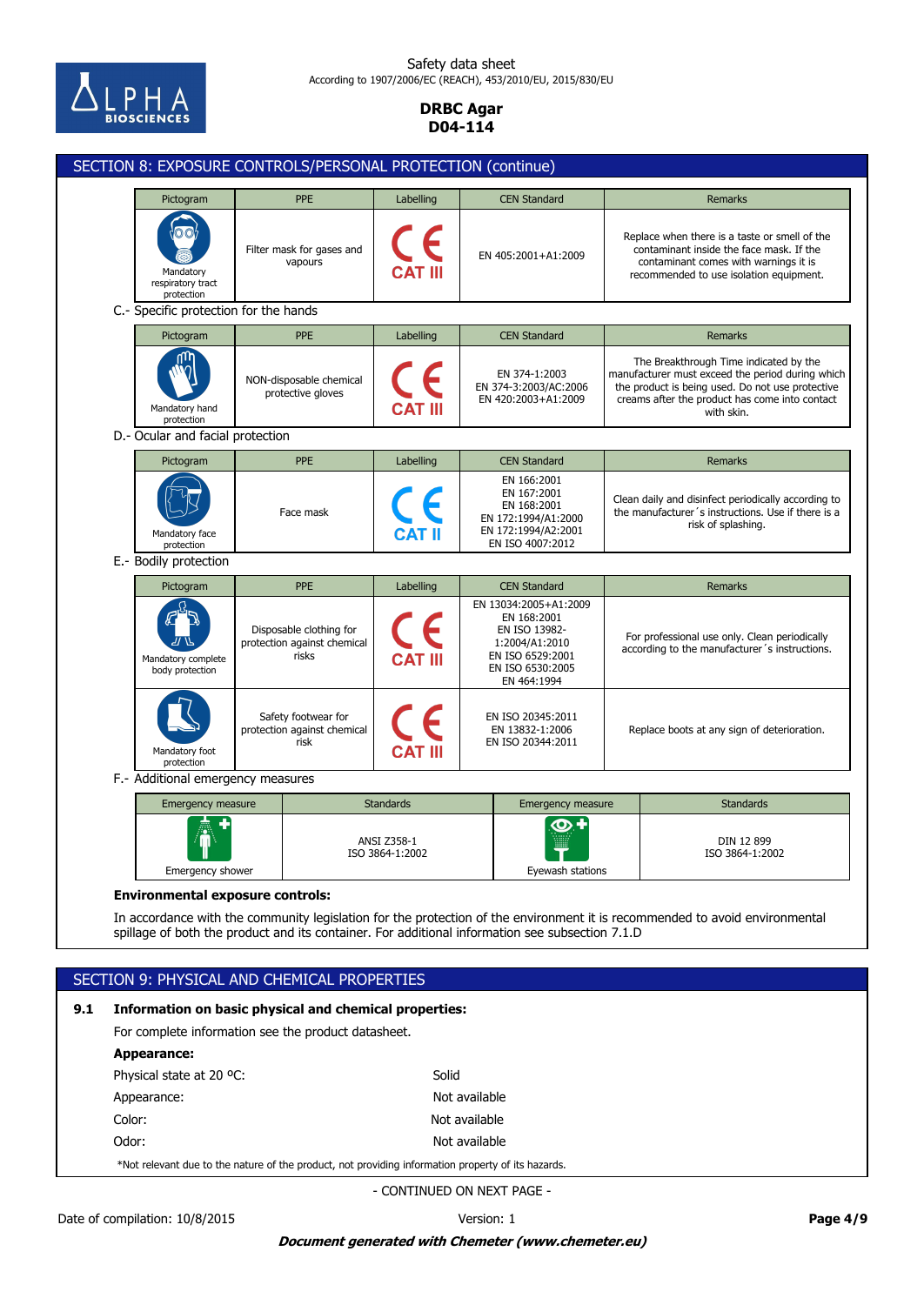

|     | SECTION 9: PHYSICAL AND CHEMICAL PROPERTIES (continue)                                             |                        |
|-----|----------------------------------------------------------------------------------------------------|------------------------|
|     | <b>Volatility:</b>                                                                                 |                        |
|     | Boiling point at atmospheric pressure:                                                             | Non-applicable *       |
|     | Vapour pressure at 20 °C:                                                                          | Non-applicable *       |
|     | Vapour pressure at 50 °C:                                                                          | Non-applicable *       |
|     | Evaporation rate at 20 °C:                                                                         | Non-applicable *       |
|     | <b>Product description:</b>                                                                        |                        |
|     | Density at 20 °C:                                                                                  | Non-applicable *       |
|     | Relative density at 20 °C:                                                                         | Non-applicable *       |
|     | Dynamic viscosity at 20 °C:                                                                        | Non-applicable *       |
|     | Kinematic viscosity at 20 °C:                                                                      | Non-applicable *       |
|     | Kinematic viscosity at 40 °C:                                                                      | Non-applicable *       |
|     | Concentration:                                                                                     | Non-applicable *       |
|     | pH:                                                                                                | Non-applicable *       |
|     | Vapour density at 20 °C:                                                                           | Non-applicable *       |
|     | Partition coefficient n-octanol/water 20 °C:                                                       | Non-applicable *       |
|     | Solubility in water at 20 °C:                                                                      | Non-applicable *       |
|     | Solubility properties:                                                                             | Non-applicable *       |
|     | Decomposition temperature:                                                                         | Non-applicable *       |
|     | Melting point/freezing point:                                                                      | Non-applicable *       |
|     | <b>Flammability:</b>                                                                               |                        |
|     | Flash Point:                                                                                       | Non Flammable (>60 °C) |
|     | Autoignition temperature:                                                                          | Non-applicable *       |
|     | Lower flammability limit:                                                                          | Non-applicable *       |
|     | Upper flammability limit:                                                                          | Non-applicable *       |
| 9.2 | <b>Other information:</b>                                                                          |                        |
|     | Surface tension at 20 °C:                                                                          | Non-applicable *       |
|     | Refraction index:                                                                                  | Non-applicable *       |
|     | *Not relevant due to the nature of the product, not providing information property of its hazards. |                        |

| 10.1         | <b>Reactivity:</b>                                                                                                    |                  |                         |                       |                |  |  |  |  |
|--------------|-----------------------------------------------------------------------------------------------------------------------|------------------|-------------------------|-----------------------|----------------|--|--|--|--|
|              | No hazardous reactions are expected if the following technical instructions storage of chemicals. See section 7.      |                  |                         |                       |                |  |  |  |  |
| 10.2         | <b>Chemical stability:</b>                                                                                            |                  |                         |                       |                |  |  |  |  |
|              | Chemically stable under the conditions of storage, handling and use.                                                  |                  |                         |                       |                |  |  |  |  |
| 10.3         | <b>Possibility of hazardous reactions:</b>                                                                            |                  |                         |                       |                |  |  |  |  |
|              | Under the specified conditions, hazardous reactions that lead to excessive temperatures or pressure are not expected. |                  |                         |                       |                |  |  |  |  |
|              | <b>Conditions to avoid:</b>                                                                                           |                  |                         |                       |                |  |  |  |  |
|              |                                                                                                                       |                  |                         |                       |                |  |  |  |  |
|              | Applicable for handling and storage at room temperature:                                                              |                  |                         |                       |                |  |  |  |  |
|              | Shock and friction                                                                                                    | Contact with air | Increase in temperature | Sunlight              | Humidity       |  |  |  |  |
|              | Not applicable                                                                                                        | Not applicable   | Not applicable          | Not applicable        | Not applicable |  |  |  |  |
|              | <b>Incompatible materials:</b>                                                                                        |                  |                         |                       |                |  |  |  |  |
|              | Acids                                                                                                                 | Water            | Combustive materials    | Combustible materials | <b>Others</b>  |  |  |  |  |
| 10.4<br>10.5 | Not applicable                                                                                                        | Not applicable   | Not applicable          | Not applicable        | Not applicable |  |  |  |  |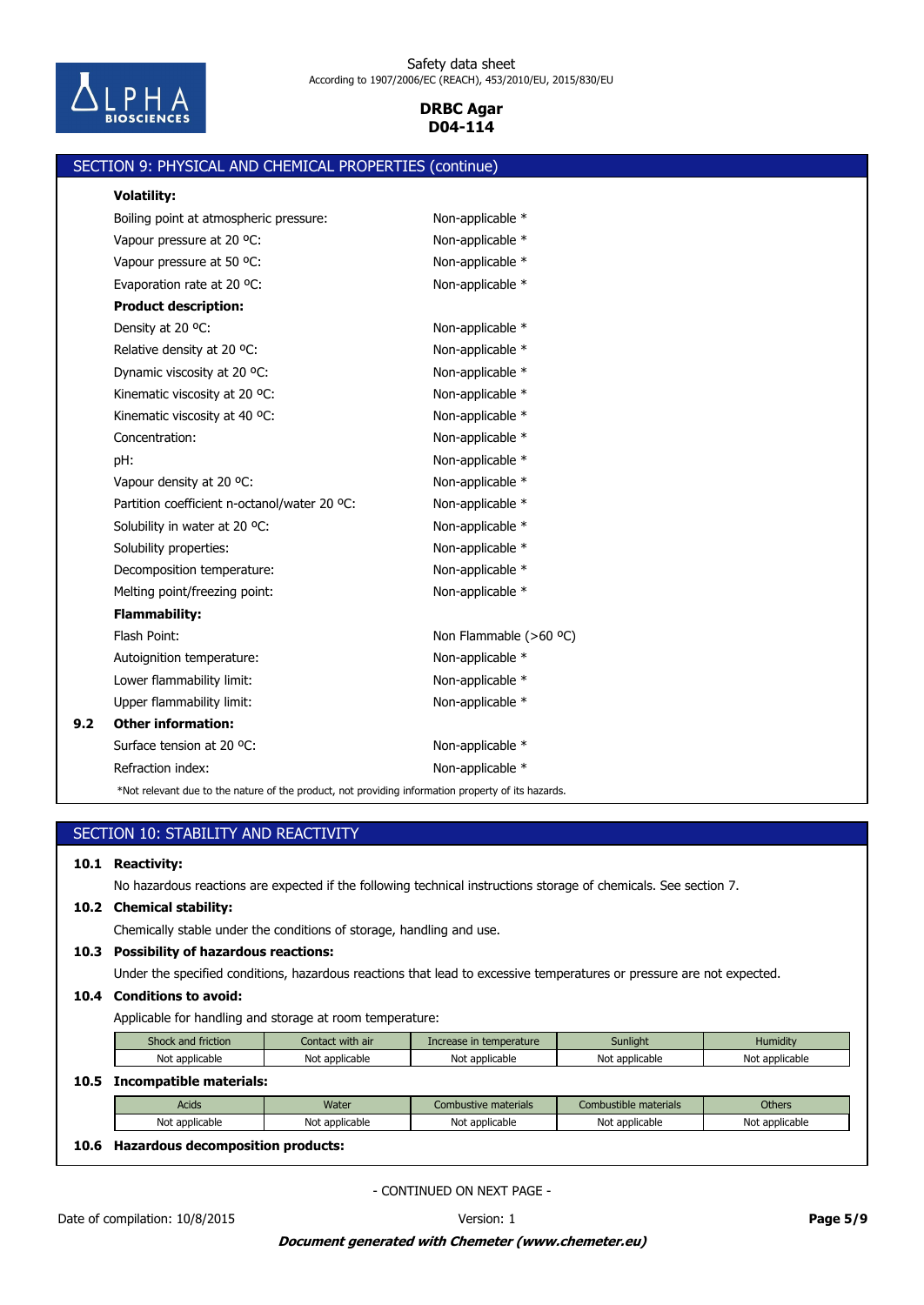

# SECTION 10: STABILITY AND REACTIVITY (continue)

See subsection 10.3, 10.4 and 10.5 to find out the specific decomposition products. Depending on the decomposition conditions, complex mixtures of chemical substances can be released: carbon dioxide (CO2), carbon monoxide and other organic compounds.

# SECTION 11: TOXICOLOGICAL INFORMATION

#### **11.1 Information on toxicological effects:**

The experimental information related to the toxicological properties of the product itself is not available

#### **Dangerous health implications:**

A.- Ingestion: In case of exposure that is repetitive, prolonged or at concentrations higher than recommended by the occupational exposure limits, it may result in adverse effects on health depending on the means of exposure:

- Acute toxicity: Based on available data, the classification criteria are not met, as it does not contain substances classified as dangerous for consumption. For more information see section 3.
- Corrosivity/Irritability: Based on available data, the classification criteria are not met, as it does not contain substances classified as dangerous for this effect. For more information see section 3.
- B- Inhalation:

- Acute toxicity: Based on available data, the classification criteria are not met, as it does not contain substances classified as dangerous for inhalation. For more information see section 3.

- Corrosivity/Irritability: Based on available data, the classification criteria are not met, as it does not contain substances classified as dangerous for this effect. For more information see section 3.

C- Contact with the skin and the eyes:

- Contact with the skin: Based on available data, the classification criteria are not met, as it does not contain substances classified as dangerous for skin contact. For more information see section 3.

- Contact with the eyes: Based on available data, the classification criteria are not met, as it does not contain substances classified as dangerous for this effect. For more information see section 3.

D- CMR effects (carcinogenicity, mutagenicity and toxicity to reproduction):

- Carcinogenicity: Exposure to this product can cause cancer. For more specific information on the possible health effects see section 2.

- Mutagenicity: Based on available data, the classification criteria are not met, as it does not contain substances classified as dangerous for this effect. For more information see section 3.

Reproductive toxicity: Based on available data, the classification criteria are not met, as it does not contain substances classified as dangerous for this effect. For more information see section 3.

E- Sensitizing effects:

- Respiratory: Based on available data, the classification criteria are not met, as it does not contain substances classified as dangerous with sensibilizising effects. For more information see section 3.

- Cutaneous: Based on available data, the classification criteria are not met, as it does not contain substances classified as dangerous for this effect. For more information see section 3.

F- Specific target organ toxicity (STOT)-time exposure:

Based on available data, the classification criteria are not met, as it does not contain substances classified as dangerous for this effect. For more information see section 3.

- G- Specific target organ toxicity (STOT)-repeated exposure:
	- Specific target organ toxicity (STOT)-repeated exposure: Based on available data, the classification criteria are not met, as it does not contain substances classified as dangerous for this effect. For more information see section 3.
	- Skin: Based on available data, the classification criteria are not met, as it does not contain substances classified as
	- dangerous for this effect. For more information see section 3.
- H- Aspiration hazard:

Based on available data, the classification criteria are not met, as it does not contain substances classified as dangerous for this effect. For more information see section 3.

# **Other information:**

Non-applicable

**Specific toxicology information on the substances:**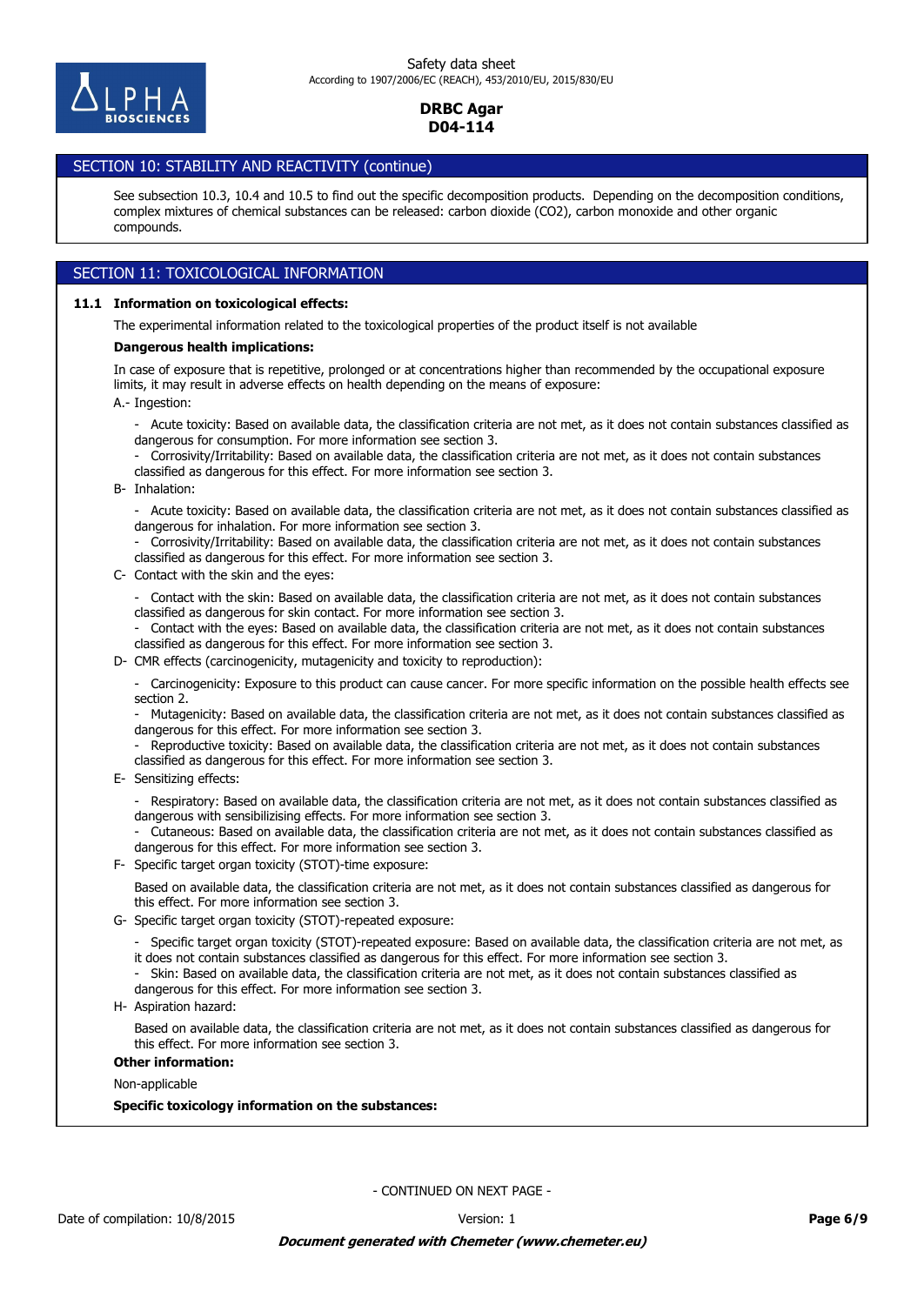

### SECTION 11: TOXICOLOGICAL INFORMATION (continue)

| <b>Identification</b> |  | Acute toxicity  |                | Genus |
|-----------------------|--|-----------------|----------------|-------|
| Chloramphenicol       |  | LD50 oral       | 2500 mg/kg     | Rat   |
| CAS: 56-75-7          |  | LD50 dermal     | Non-applicable |       |
| EC: 200-287-4         |  | LC50 inhalation | Non-applicable |       |

# SECTION 12: ECOLOGICAL INFORMATION

The experimental information related to the eco-toxicological properties of the product itself is not available

#### **12.1 Toxicity:**

Not available

# **12.2 Persistence and degradability:**

Not available

### Not available **12.3 Bioaccumulative potential:**

**12.4 Mobility in soil:**

# Not available

### Non-applicable **12.5 Results of PBT and vPvB assessment:**

### **12.6 Other adverse effects:**

Not described

# SECTION 13: DISPOSAL CONSIDERATIONS

### **13.1 Waste treatment methods:**

| Code      | Description                                                                                                           | Waste class (Regulation (EU) No<br>1357/2014) |
|-----------|-----------------------------------------------------------------------------------------------------------------------|-----------------------------------------------|
| 16 05 06* | Laboratory chemicals, consisting of or containing hazardous substances, including mixtures of<br>laboratory chemicals | Dangerous                                     |

#### **Type of waste (Regulation (EU) No 1357/2014):**

HP7 Carcinogenic

#### **Waste management (disposal and evaluation):**

Consult the authorized waste service manager on the assessment and disposal operations in accordance with Annex 1 and Annex 2 (Directive 2008/98/EC). As under 15 01 (2014/955/EC) of the code and in case the container has been in direct contact with the product, it will be processed the same way as the actual product. Otherwise, it will be processed as non-dangerous residue. We do not recommended disposal down the drain. See paragraph 6.2.

#### **Regulations related to waste management:**

In accordance with Annex II of Regulation (EC) nº1907/2006 (REACH) the community or state provisions related to waste management are stated

Community legislation: Directive 2008/98/EC, 2014/955/EU, Regulation (EU) No 1357/2014

# SECTION 14: TRANSPORT INFORMATION

The transport of dangerous goods only applies to finished products.

# SECTION 15: REGULATORY INFORMATION

### **15.1 Safety, health and environmental regulations/legislation specific for the substance or mixture:**

Candidate substances for authorisation under the Regulation (EC) 1907/2006 (REACH): Non-applicable

Substances included in Annex XIV of REACH ("Authorisation List") and sunset date: Non-applicable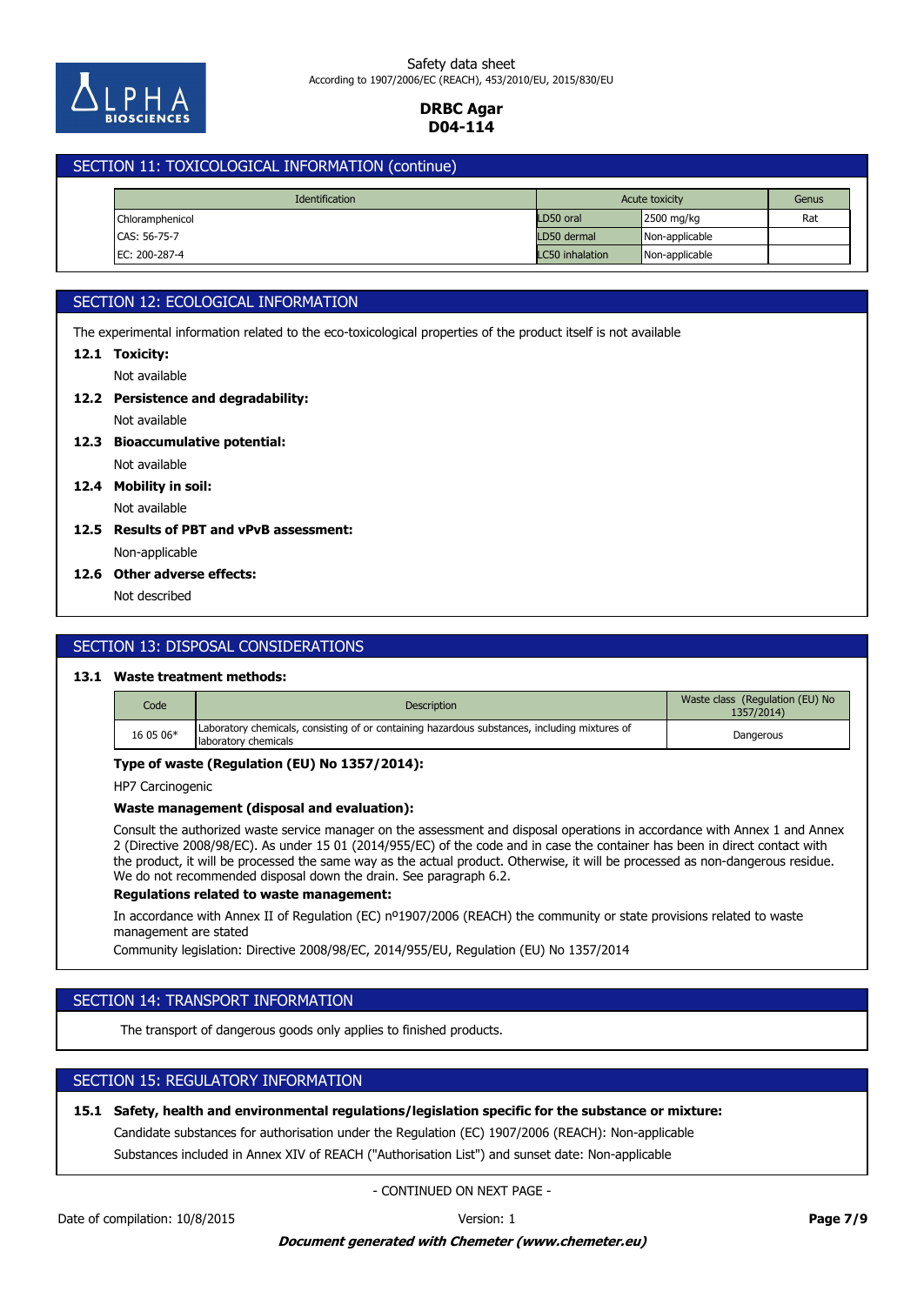

### SECTION 15: REGULATORY INFORMATION (continue)

Regulation (EC) 1005/2009, about substances that deplete the ozone layer: Non-applicable

Active substances for which a decision of non-inclusion onto Annex I (Regulation (EU) No 528/2012): Non-applicable

REGULATION (EU) No 649/2012, in relation to the import and export of hazardous chemical products: Non-applicable

**Limitations to commercialisation and the use of certain dangerous substances and mixtures (Annex XVII, REACH):**

Product classified hazardous under the CMR. Sale and distribution to the general public is prohibited. Due to its CMR category, it is essential to apply the specific measures for workplace hazard prevention covered in articles 4 and 5 of the 90/394/EC Directive and later modifications.

#### **Specific provisions in terms of protecting people or the environment:**

It is recommended to use the information included in this safety data sheet as data used in a risk evaluation of the local circumstances in order to establish the necessary risk prevention measures for the manipulation, use, storage and disposal of this product.

#### **Other legislation:**

The product could be affected by sectorial legislation

#### **15.2 Chemical safety assessment:**

The supplier has not carried out evaluation of chemical safety.

### SECTION 16: OTHER INFORMATION

#### **Legislation related to safety data sheets:**

This safety data sheet has been designed in accordance with ANNEX II-Guide to the compilation of safety data sheets of Regulation (EC) Nº 1907/2006 (Regulation (EU) Nº 453/2010, Regulation (EC) Nº 2015/830)

#### **Modifications related to the previous security card which concerns the ways of managing risks. :**

Non-applicable

#### **Texts of the legislative phrases mentioned in section 2:**

H350: May cause cancer

#### **Texts of the legislative phrases mentioned in section 3:**

The phrases indicated do not refer to the product itself; they are present merely for informative purposes and refer to the individual components which appear in section 3

#### **CLP Regulation (EC) nº 1272/2008:**

Carc. 1B: H350 - May cause cancer

#### **Classification procedure:**

Carc. 1B: Calculation method

#### **Advice related to training:**

Minimal training is recommended to prevent industrial risks for staff using this product, in order to facilitate their comprehension and interpretation of this safety data sheet, as well as the label on the product.

#### **Principal bibliographical sources:**

http://esis.jrc.ec.europa.eu

http://echa.europa.eu http://eur-lex.europa.eu

### **Abbreviations and acronyms:**

- ADR: European agreement concerning the international carriage of dangerous goods by road

- -IMDG: International maritime dangerous goods code
- -IATA: International Air Transport Association
- -ICAO: International Civil Aviation Organisation
- -COD: Chemical Oxygen Demand
- -BOD5: 5-day biochemical oxygen demand
- -BCF: Bioconcentration factor
- -LD50: Lethal Dose 50
- -CL50: Lethal Concentration 50
- -EC50: Effective concentration 50
- -Log-POW: Octanol–water partition coefficient
- -Koc: Partition coefficient of organic carbon